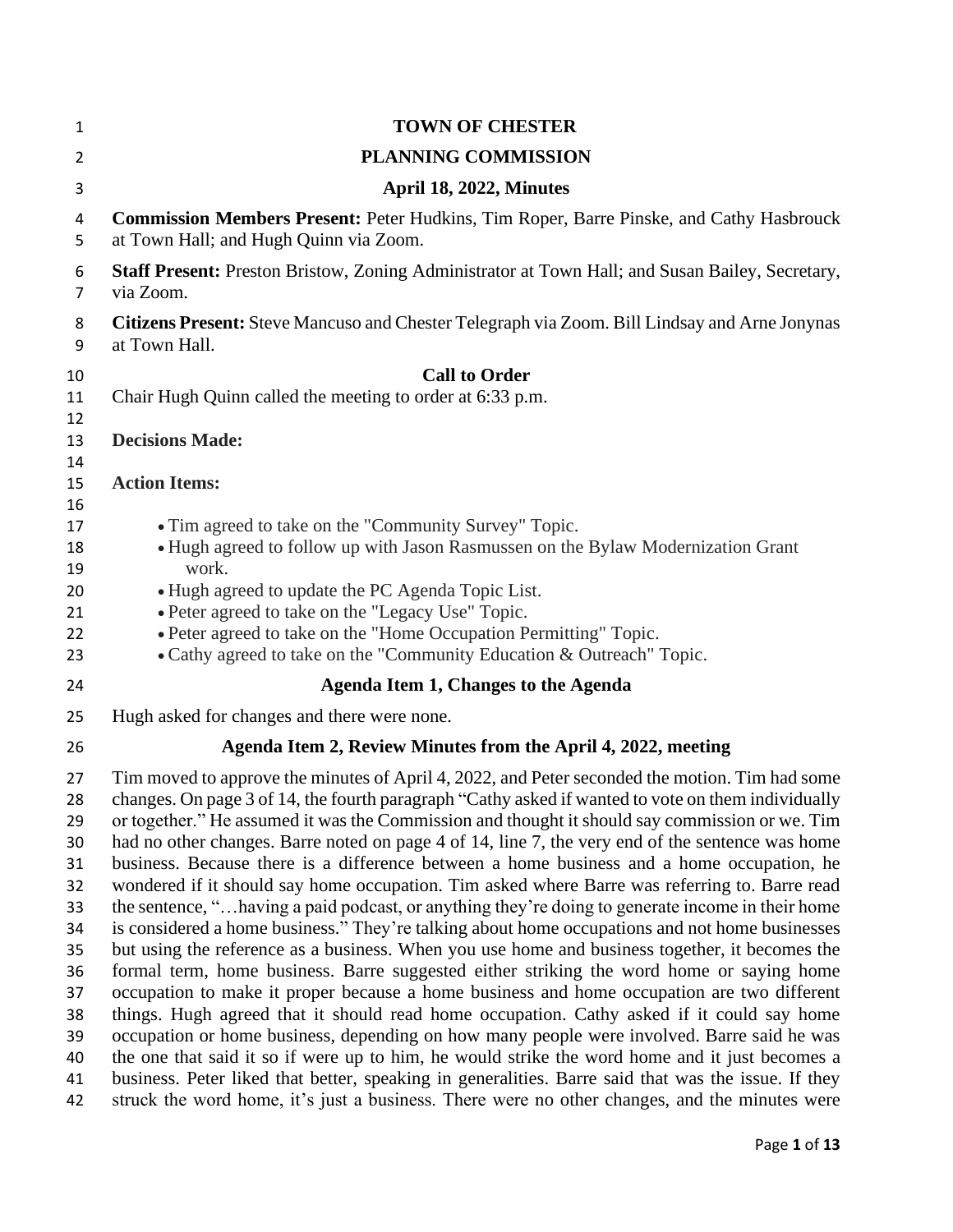approved as amended.

### **Agenda Item 3, Citizen Comments**

 Steve Mancuso thanked them all for attending the Business Coalition meeting and said it remained upbeat, which was good. One of the issues that has gone around town is the rewrite of the bylaws. Pursuant to that, he had been given the document he was trying to digest: Enabling Better Places, A zoning guide for Vermont neighborhoods. It apparently is a guide from the state that preaches clarity and simplicity and not trying to write a bylaw for everything. Steve said it stated to stay away from consultants, but he understood the funds were already out for another consultant to come to Chester and parse things out. Steve said Chester had gone down the business-friendly trail last August and the businesses appreciated it. He suggested that if they want to get businesses involved in workshops, the Business Coalition would be meeting again at the end of May and if they want the business community's help in becoming business friendly, there would be nothing better than having them advocate what the Commission is doing. He asked them to keep in mind that they will put it on their agenda, shake the tree, and live up to being a sidearm for them. Hugh thanked Steve and said the Planning Commission had been looking at the document and there were several activities that would take place as they move forward. There are things in the hopper related

to education and outreach. They will keep everyone in the loop as they move forward.

There were no further comments.

### **Agenda Item 4, Updates from the Chair**

 (12:28 recording) Hugh included it on the agenda and will leave it on as a standing item in case there are things he learns that would make sense to share with the larger body. Sometimes he will

have an individual conversation or hear something that will make sense to bring it to the team.

 Since they have transitioned from Cathy to Hugh as Chair, he will not have the same bandwidth and ability to do the Planning Commission work that Cathy was able to devote doing. The model he was hoping they could move forward with was more of a delegation model. As they move forward and identify work that needs to be done, it would be his hope they could delegate the work to different members who could take the lead on that item and report back regularly to the Planning Commission as it relates to escalation and decision making. He hopes as they moved forward, people will identify things the Commission is working on, and they have passion for, and volunteer. Hugh is happy to make assignments if they don't get volunteers. If they don't get volunteers and don't delegate assignments, they can always work in the time allotted for Planning Commission meetings. It wouldn't be his first choice because it's probably the least efficient way to make progress but was an available option. He asked if there were any questions or comments. Tim and Cathy thought it sounded like a good plan.

 Hugh said Steve had touched on it during citizens comments, and there was a request for qualifications sent out by Julie Hance to solicit bids under the Bylaw Update Modernization Grant to get quotes to continue the work. There was one response to the request from Mt. Ascutney Regional Commission, so they were awarded the work. He had the documentation related to the request and MARC's response if anyone was interested in it. He was aware it was in the works and the contract had been awarded and he would be reaching out to Jason Rasmussen to get his initial thoughts about what the best way to move forward and engage the Planning Commission on the work in his scope. He asked if anyone had any questions or comments.

Barre asked if it was different from the housing study. Hugh wasn't sure and said they have been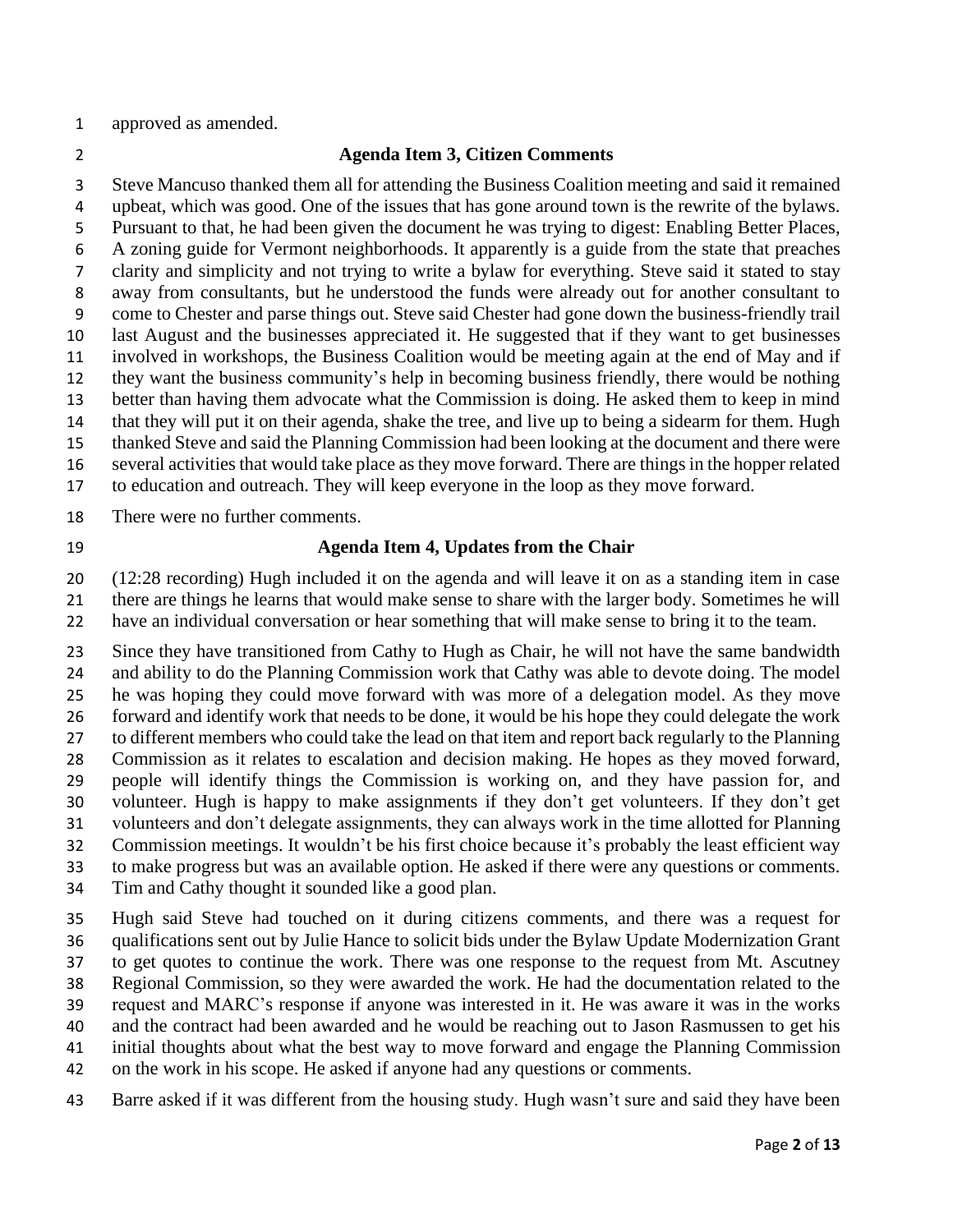- loosely using the word housing study because there was an element in Jason's response which was
- related to what they could do in the walkable areas of town and there was some education and
- outreach examples, and he thought a housing study was a necessary component that was part of
- 4 the grant. His belief was the word housing study was being used and he believed what he had just
- talked about were one in the same. He thought in the title to Jason's response, he just responded
- under the title of Bylaw Modernization Grant, but he thought it included it.
- Peter said the request they sent out was housing specific. Cathy agreed and said the modernization had been included to cover more bases.
- Hugh said to provide some clarity, he would send out the request for qualification document and
- Mt. Ascutney's response and then people could read it and they should be clear about the scope of
- work.
- Hugh asked if there was anything else.
- Barre said because they were talking about the grant and because of the nature of the housing issue,
- he wondered if there was stuff they could do as a board that may work to address some of it.
- Looking at the in-law apartment and stuff like that, he didn't know how long it would take to do a
- housing study and what the result would be. If it was a problem that needed attention, they might
- be able to do some aspect of it without having a study done ahead of time. Barre said sometimes
- he wonders about all the studies anyway.
- Hugh said he was right, and it would be discussed later in agenda item #6. There were things that may have a certain amount of urgency and they may be able to do them quicker and they may not
- be completely necessarily tied to the housing study and/or the work Jason would be helping them
- do. It could be related but it may not be exclusively a dependency so he thought they could leave
- the door open to a lot of different possibilities once they get into that area. And once they
- understand a little more about how Jason wants to work with the Planning Commission to advance
- that item, he thought it would become clearer.
- Peter said there was a study that Boise put out that was on the Chester page about accessory
- dwelling units, mixed use, and change of density, which were all things they just did in the Village
- Green. ADUs which is the big item, are allowed in all the districts except forest, which doesn't
- even have a house. Surprisingly enough, they have done the right things already. They just need
- to carry that through as they look at the next districts.
- Barre thought in allowing all the stuff was one thing, but it doesn't necessarily help specific issues.
- He was not against Airbnbs but those and temporary housing created a problem. He wondered and
- when they dug in a little deeper, he thought if they allowed more mother-in-law apartments and
- garage type buildings they have at a lot of houses here, they limit it to that specific purpose. The reason the mother-in-law apartment was allowed back in the day was because there was hardship,
- and you would allow that and wouldn't rent to someone else because you had a parent you wanted
- to care for. He was suggesting if they open all these other opportunities for housing, people will
- just Airbnb it and we really need people who are going to work jobs here to be in some of these
- places. If they had some of these places that wouldn't conform normally, then they would restrict
- it to something that had to be rented to an annual tenant rather than temporary housing.
- Hugh said he thought it would make more sense to address it later in the agenda. He said they could take a deep dive on many things but today was not the meeting to deep dive anything. When
- they get to the item related to the topics they want to undertake, they would touch on them to make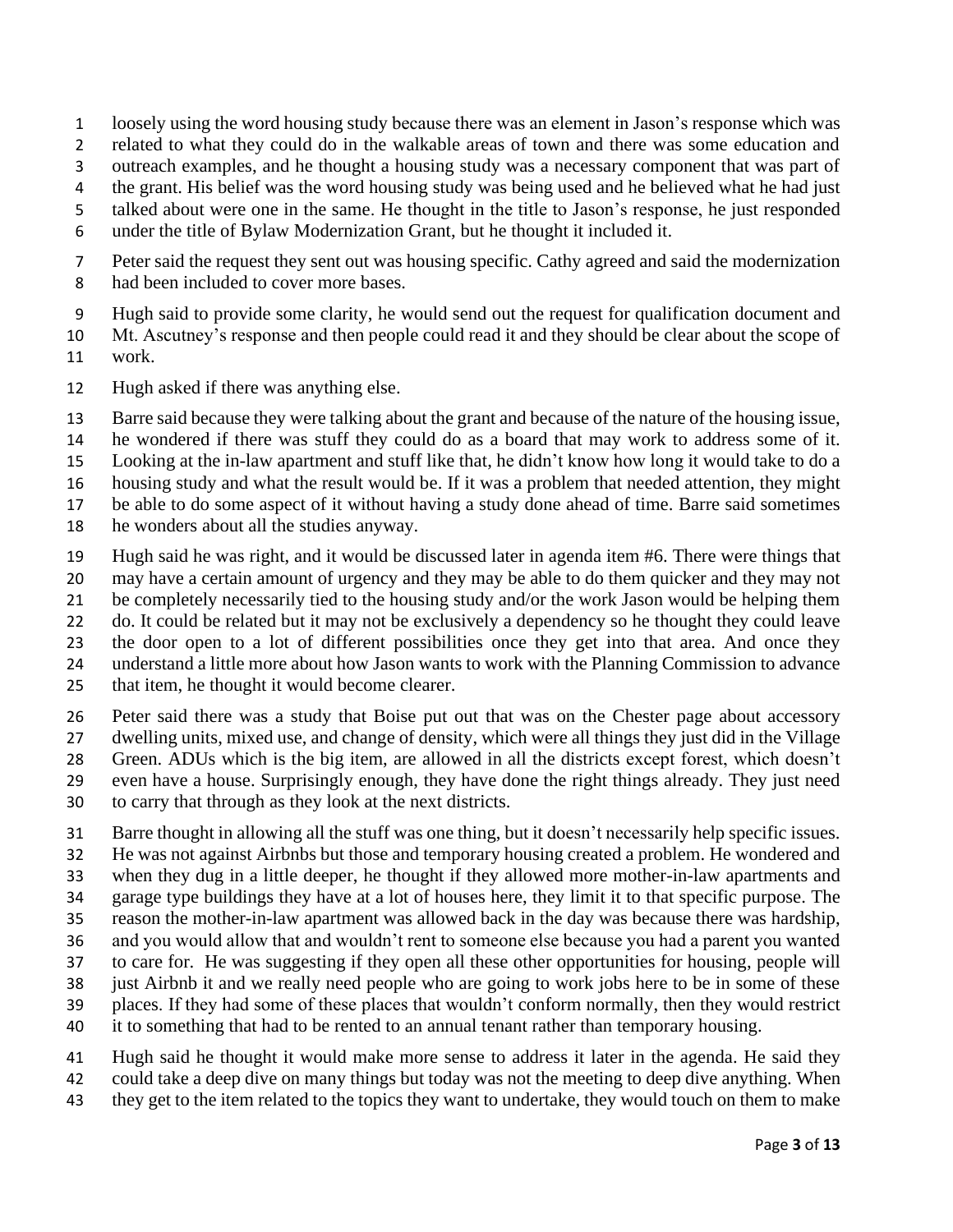sure they understand at a high level what they are and try to set some priorities. He wanted to keep

agenda moving and then they could get to that item which had better context around some of the

- things they were discussing.
- 

#### **Agenda Item 5, Status of In-Flight Initiatives**

 He asked Cathy to talk about first one because she was marshalling the Village Green work through the remaining process to completion. But before Cathy gave her update, he wanted to give an update to the Planning Commission's Rules of Procedure. He wouldn't consider it an in-flight initiative any longer. He put it there to say at the last meeting they discussed it and made some changes and agreed to those changes and the document has been updated and distributed. So, for him, that one was finished. He didn't expect much conversation on it, but it was a way to tie it off, unless someone had some items with respect to the Rules of Procedure they wanted to discuss. If not, he would assume that one was done. He asked if there was any objection to that.

 Tim had a question for clarity on the status of in-flight initiatives. He wondered if a better wording would be status of in process initiatives. He was thinking about the public. Hugh was happy to change the wording. Ultimately, they would delegate work out to different Planning Commission members, so it was entirely possible, as they moved forward, each member on the Planning Commission could be actively working something and he wanted to have a touch point on it so each person could say that's where they were on this item and that's what's going on. Hugh had no issue with changing it to in-process. Tim thanked him.

### **Agenda Item 6, Updates from the Chair**

 Hugh asked Cathy for an update on where they stood with the Village Green District process. 22 Cathy said the next step after they agreed on the version to move forward, she had turned over to Julie Hance, the Town Manager, a text of the bylaw amendment, a text of the full set of bylaws with changes highlighted, a reporting form and summary. Julie will schedule the Selectboard meeting, and they will warn a hearing as the Commission had done. At the hearing they will decide how to proceed. They can vote as the Selectboard on adopting it or can turn it over to the town or return the proposal to the Commission with changes. They must give 15 days' notice from the time the warning is posted until the hearing is held. She has not yet seen the warning go up so it will likely be three weeks before they could possibly have a hearing. She asked Arne Jonynas, Selectboard Chair, who was in attendance, if he had heard anything and he had not.

Hugh said they were in a holding pattern waiting for the town hearing to be warned.

Arne said once Julie and the Selectboard get there are notifications they need to do with Regional

Planning and the surrounding towns. Cathy said the first step the Planning Commission takes is

they send out a version to the 9 abutters, the Regional Planning, and the ACCD and even if they

make changes, they don't send the modified version out but turn it over to the Selectboard after

- holding a hearing and making changes.
- Arne said if the changes the Selectboard make are minor, it's straightforward and they change
- things but if the changes are major, it must go through the same process again. Arne said it wasn't
- spelled out exactly what was major or minor but usually it was commonsense. From what he
- remembered from older hearings, a Planning Commission member or a few were present and took
- questions. Hugh thanked Arne for the update.
- Hugh said that was it for item #5 but expected the list to grow as they continued to meet.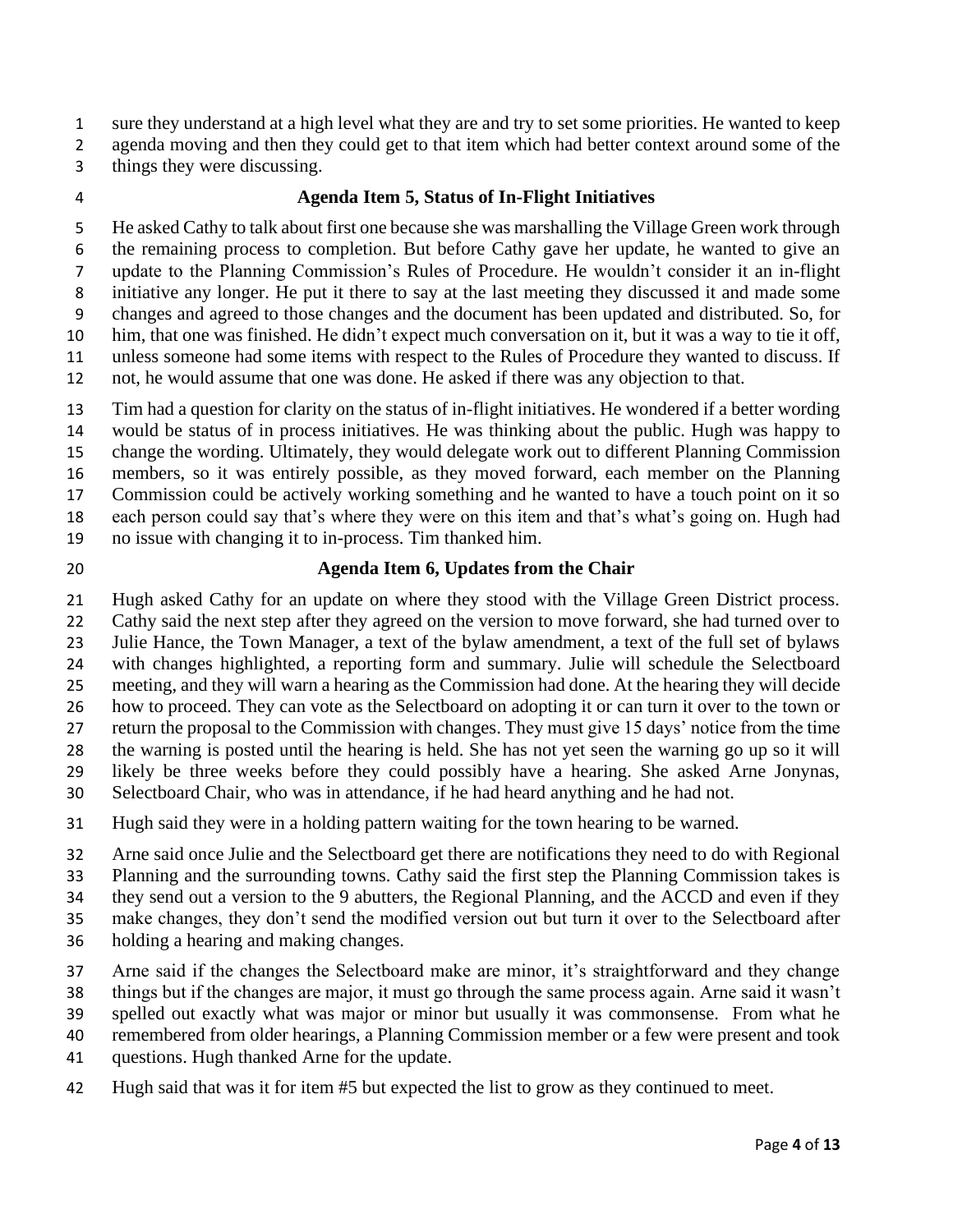He thought item #6 was the main topic for the meeting, so he wanted to spend a minute or two setting it up before they began discussing it. The last thing he did at the prior meeting was ask Commission members to share with him what they thought was important for the Commission to consider and they would use that information to build a list of topics they would use as a basis of future agendas for the Commission meetings. He thanked everyone and noted he had received responses from all the members. He attempted to take their input and aggregate it into a single document. He reworded some things so it was possible he may have lost some of the meaning and if so, they would fix it. He saw the same idea or theme from multiple members which was a good thing because it meant there was some synergy in the thinking amongst the group about what they need to work on.

 Hugh added that there was a wide range of scope and level of efforts that were inherent in each one of them when they looked at the list. Some were straightforward and taken care of in a few meetings with a shorter amount of work. Others had so much work behind them that they will ultimately unfold into many work streams or tasks that will need to be taken care of and have a much longer lifespan before they can complete them. He said to look at the items and know some were short and easy and others long and difficult and that's just the way it is. Hugh didn't want to deep dive on any of the items in this meeting because they may not get through the rest of them due to time. The goal of this meeting was to make sure they captured the spirit of the topic and to make sure they didn't miss anything. He asked them if they thought of something new or there were modifications, they should get that basic work out of the way. If they could do that, he wanted to take a shot at discussing how they would prioritize these things. When he thought about how things were typically prioritized, it could happen with a few different lenses. Sometimes people consider the urgency of a topic in terms of its timing, or some other dependency related to the item. 24 The impact the item may have to the town could make it high impact or high value. The other thing that will go into prioritizing is the level of effort to accomplish it. In a perfect world, it be great if everything would be high impact to the town with a low level of effort making them easy to complete and return the best value to the town. When they got to the point that they were scanning the list to determine priority, he wanted people to be thinking about that and other things they weigh when determining priorities.

 He said they could go through them one by one or if people had read them and thought he hadn't captured something accurately, they could discuss it and fix it, or if someone had a question and didn't understand, they could have that discussion.

 Peter said they had done a survey before, and said Arne kept mentioning an earlier survey. Arne said it was done before Brandy came there when they had workshops and community input. Tim asked if Arne was thinking of the energy chapter survey. Arne said no. Peter said there was one done earlier than that and Cathy mentioned it was in 2008. Peter said there was more than one survey that had been done in the past 12 years. He wanted the surveys combined to see if there was a huge change rather than send out another survey. If they were all leading in the same direction, he suggested following the direction there rather than doing a whole new survey. Arne said it was up to the Planning Commission and suggested checking with Julie to see what surveys were out there. Preston had all the information from Brandy's survey. Peter said there was an earlier one and Preston said he could look. Hugh said if there were other surveys having a look at those so that whatever was done in a future survey would be consistent and taken it into account. Hugh cautioned if a survey was done in 2008, he would question its relevance, but it was still worth a looking.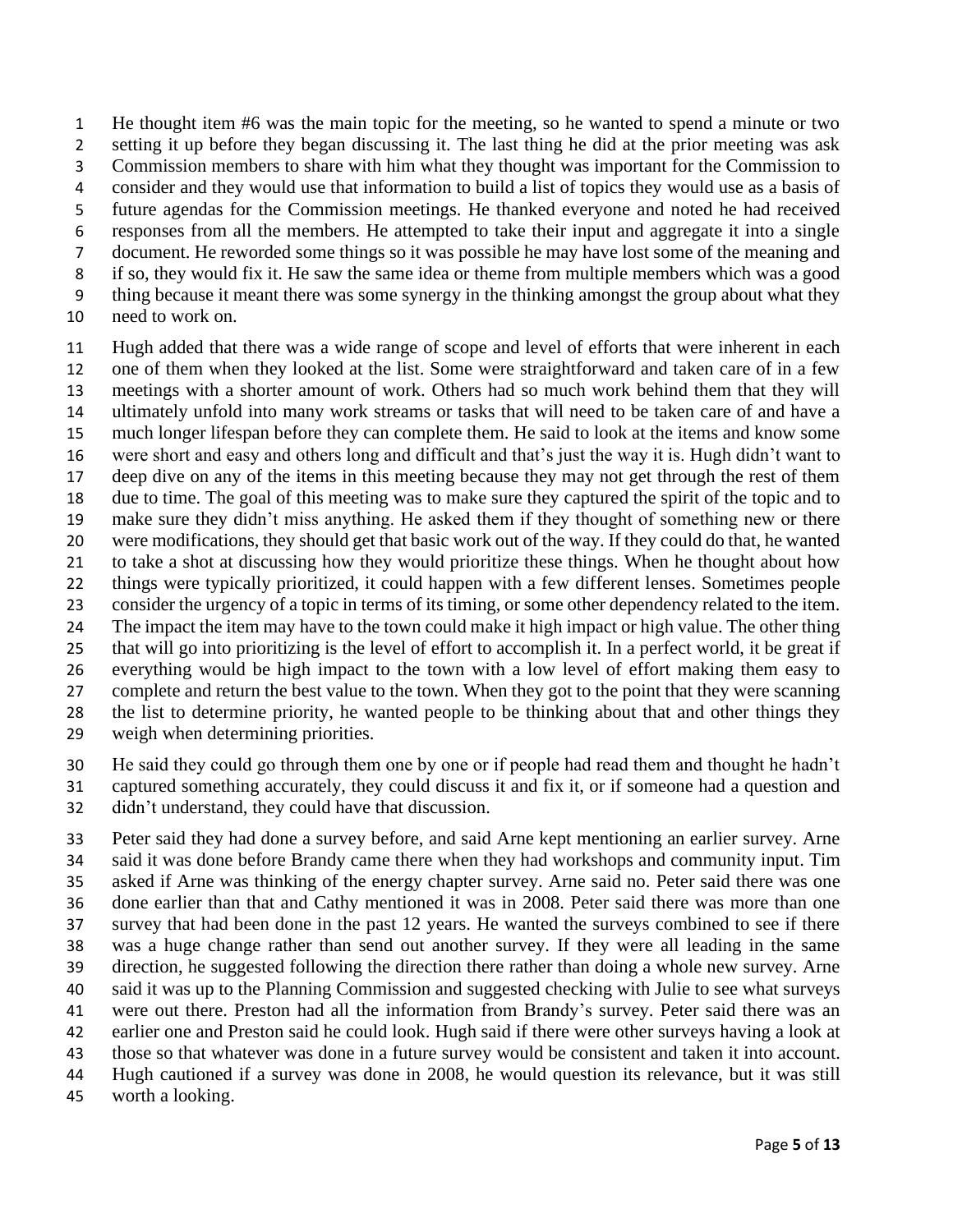Peter said if they were both close to the same thing, then you know the direction you're headed or 2 if they didn't match, where was the question and what was the question they should ask.

 Barre thought the content of survey was relevant and asked Tim if he had specific content from the survey that he thought would be unique or different than what they had done prior. He asked Tim what his idea of the content was. Tim said they were talking about what Brandy had done and they hadn't done it as a Planning Commission. He said the only survey he had been involved with the Planning Commission was on the energy chapter, so he wanted to see the survey. Preston said he would make sure they found it. Tim said if there was a 2008 survey, he wanted to see that as well. Neither of those would logically preclude getting a new survey given the town had changed significantly in the population makeup since COVID. Tim thought it was important they got the most up-to-date feedback from their citizens as possible. Hugh thought that made sense and in general, the notion of a community survey was a way for a community to engage the people of the town and business owners and get their inputs. He was in favor of it if they could make sure they were accounting for stuff that had been done in the past that may still be relevant, it would make

sense.

Hugh suggested going through the list from top to bottom to see if there were questions as to what

 it was and why it was there. Barre apologized for interrupting and said different people have different interests and his has been arts and culture since he moved to town. He wondered if they

had ever done anything with a survey that included arts and culture. Barre said he and Tim had

some discussion about it. The concept of a survey Barre would be more interested in was what

kind of town you wanted to live in. Tim said he had started drafting a survey and that was one of

 the topics. Tim said his vision for it was he volunteered to draft something and get it circulating among the commission and get input and feedback as they had with the energy chapter and tweak

it based upon other people's thoughts and possibly expand it beyond the Planning Commission.

Hugh thought it was good discussion and one of the things he had already heard out of the first

 line item was that Tim had started it and raised his hand to own the workstream. Even though they don't know where it fits in the grand scheme of priorities, they likely knew who would be leading

this one. He thanked Tim.

The next one was the Planning Commission's mission, scope, and goals. He saw it in some stuff

Barre sent and then Tim sent, and then he had his own ideas about it. It was open-ended but for

- Hugh it was about trying to do some work to put down on paper in a short executive summary way
- what the Planning Commission's mission, scope, and goals are for the town of Chester. He thought
- everyone would acknowledge that their sole purpose wasn't just to update the unified development

 bylaws. It was a big piece of what they needed to do, but their scope and reach could be much broader than that. He thought it would make sense for them to spend a little bit of time trying to

envision what it might look like, put it down on paper, and then be able to talk about it amongst

the group and agree it represents what they're able to take on and what they're wanting to take on,

and there's a difference there. The scope of a Planning Commission can be wide, but not every

Planning Commission has the resources or time to take on the broadest scope. He thought there

would be discussions that would say that these are all the things we could do, and these are the

things we think we can realistically do, so there may be some element of that.

Tim thought Hugh covered it well.

 Barre said without getting too deep in the weeds, he wondered if they knew what they can do or could do and that was something he wanted to know. He wanted to know what their scope was of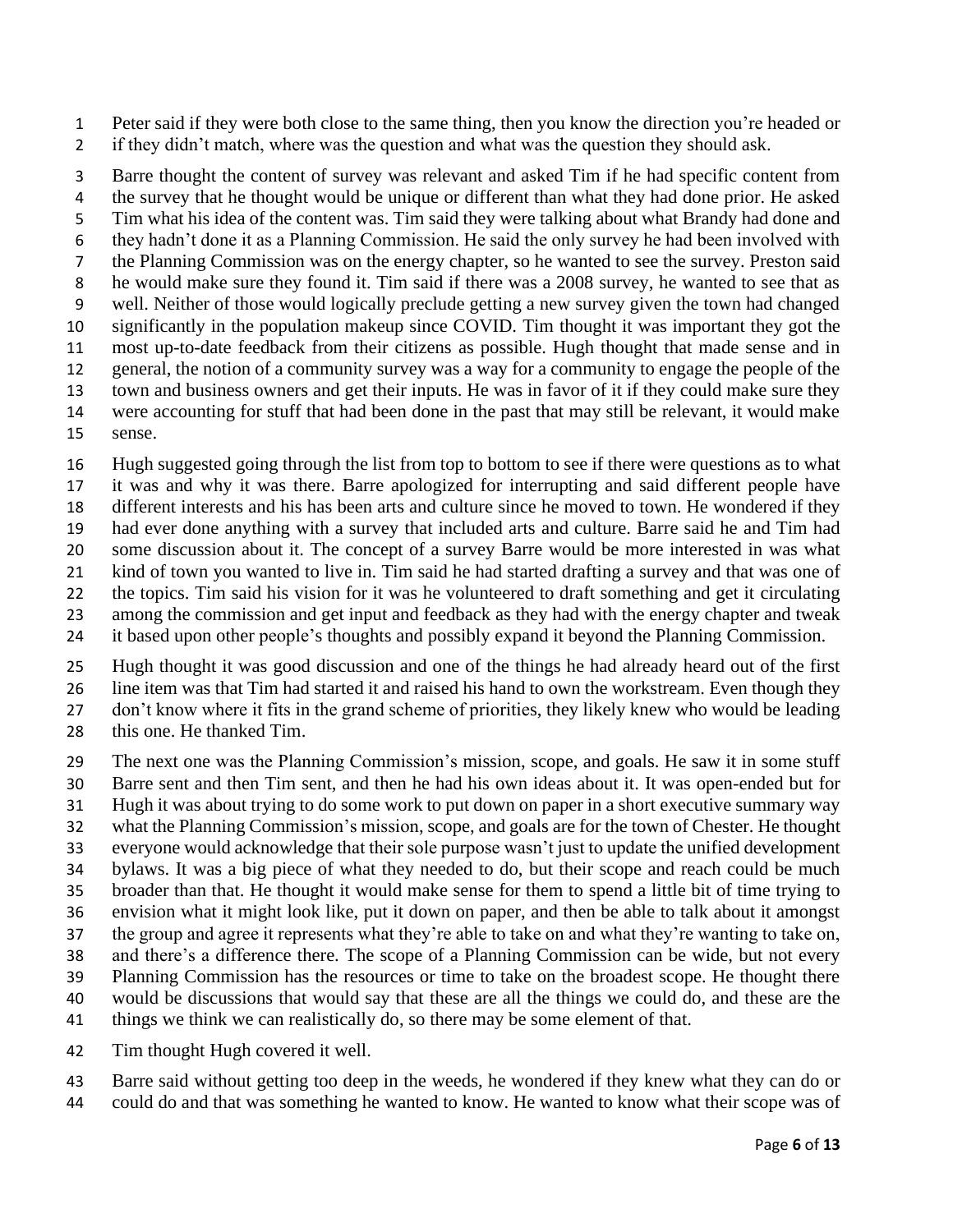what they could do as a planning board when it comes to painting the future of the town, the economic aspects of it and things like that. He knew in other places where he's lived those things happen and they happen through planning. He mentioned last time about a soccer field that was built in New Bedford and it was part of the planning board and then the town planner on a greenfield site. He said he had mentioned it to a few people. There are things done in different towns that happened through planning and the town planner that were a real benefit for the community. He thought it would be good for them to look at those things because often in Chester, they look for someone to do something but there are not enough volunteers. He thought maybe they could do things as a municipality or a board to try to have them happen because they don't have the volunteers. That's where he was at in terms of scope, what could they really be doing?

 Hugh thought that was a good call out. When he read Barre's input, he thought about that. When Hugh worded it, the first word is research. Hugh said whoever takes it will have to do some research. They will need to do some reading and looking at what other areas and towns are doing. There is some good documentation in the law and some guidance from some of the regional planning groups and some other places. He couldn't remember them off the top of his head. Cathy offered that it was the Municipal Plan Manual and Hugh said that was it. Cathy said Appendix 1 talked about the roles the Planning Commission and DRB play. Hugh thought there was probably plenty of information out there so that whoever took it could do some research and reading and create a high-level document that would crystalize that item.

 Hugh said the next item was the Planning Commission operating model and procedures. It was broad and could take on a lot of different meanings. For example, one part of the operating model was the discussion they had earlier about how to move forward, they needed to be able to delegate work to members. There are other things in that lane. Hugh said this was one that came from Tim and then Hugh put his name on it because he had been considering it with respect to all organizations and bodies having a code of conduct. He wondered if they wanted to consider it. With everything in the media and social media, he wondered if the Commission needed any guidance on how to interact with the media and social media. There is nothing in the Rules of Procedure currently. Tim had some thoughts regarding it and Hugh asked him to share them. Tim said when he put it on his list he was thinking about efficiencies. Sometimes they can be very inefficient with the directions and tangents their meetings can take. Tim said when he said procedural process and decorum that was what he was thinking about, not hard rules but what is a good way to run a meeting so people can briefly talk about things that are important to them without spending a lot of the Commission's and public's time getting into details. Tim thought the current discussion was a good example of one way to do that by just limiting the discussion. Tim pointed out that they are a five-member commission, and their perspectives are diverse and that can be an asset or a detriment. If they could establish the right decorum, they could turn it into more of an asset than it had been in the past. Hugh agreed. He said maybe they would establish some notion of a parking lot or a way to keep the meetings on track. If they go down a rat hole, he may try to pull them out of the rat hole and put it into a parking lot, if necessary. He asked if anyone else had comments regarding this item before they moved on.

 Cathy knew the DRB has a conflict-of-interest statement. She wasn't sure if the Planning Commission did or was required to. Hugh had looked at it a little. He said a conflict-of-interest statement may make sense but was a little narrow for him. He thought they could add it to the list because he had seen some other stuff about it. He didn't think they had anything specifically and didn't know if they really needed anything but would make a note of it anyway. Barre said they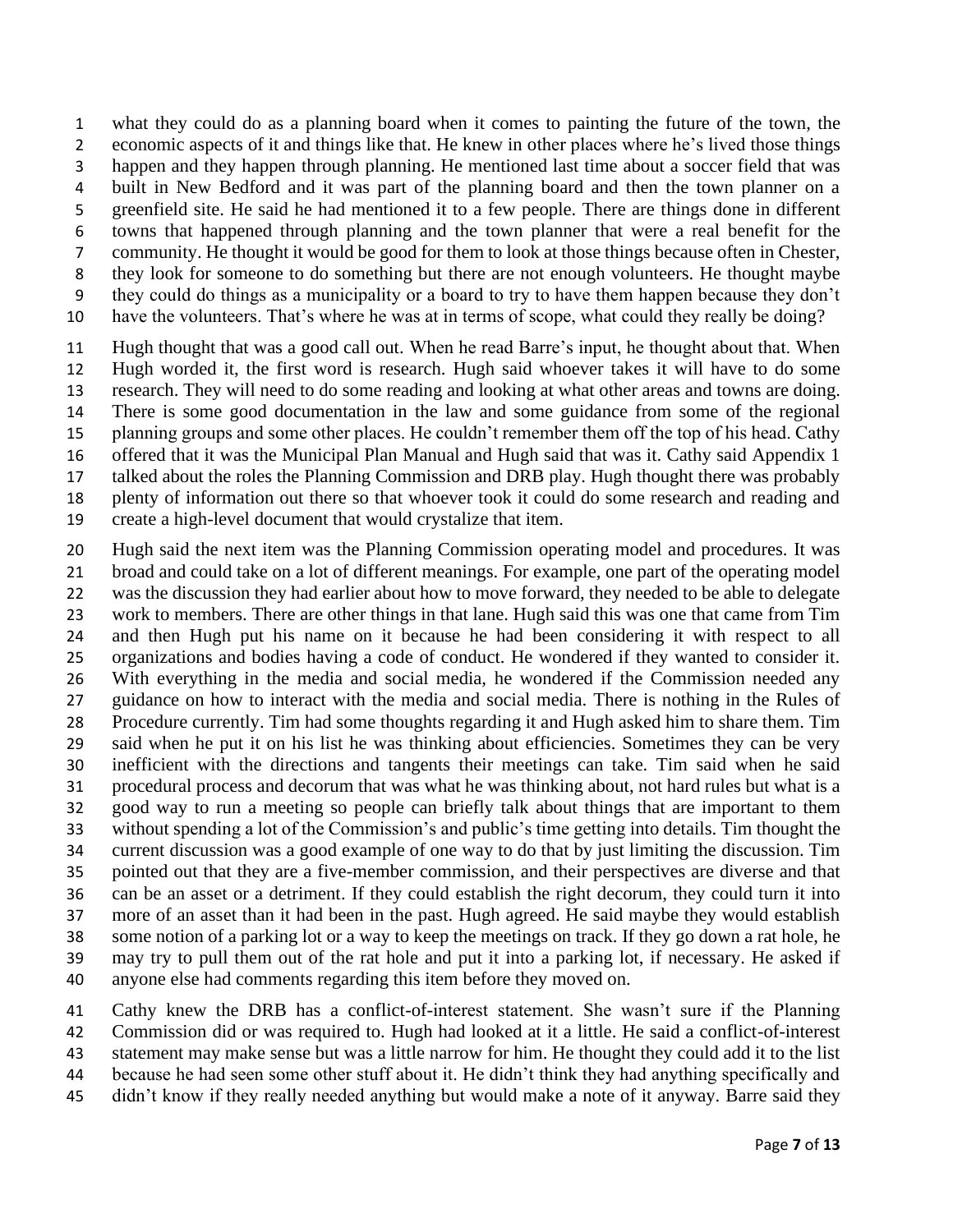had previously discussed it a while back and the town attorney came and spoke to them about conflict-of-interest, and it is in the meeting minutes somewhere. Tim thought it was simple and maybe to Barre's point, they could just dig up the minutes. Cathy said the meeting had included both the Planning Commission and the DRB and she knew the DRB needed a conflict-of-interest statement policy. Hugh said he would make a note on that.

 Hugh said the next item was from Tim and he called it Accessory Dwelling Unit enablement. He wasn't sure it was doing it justice. Tim thought the statewide issue of lack of housing and the cost of housing, it seemed like a high priority piece of work. They have all discussed it and Peter had already mentioned it tonight. He wasn't sure and agreed with Peter that in the draft bylaws they addressed it heavily. He wondered what other things they may be able to do to make it easier to permit that type of housing expansion but maybe even incentivize it somehow. At that point, it was just conceptual, and he didn't know what their limitations would be legally without going down the rabbit hole, maybe there was some kind of tax abatement thing they could work on with it but thought it beared discussion. Peter said accessory dwelling was allowed in every district in the town except for forest and it was permitted. Peter said the problem wasn't there because all you get is a building permit but once it becomes an accessory dwelling, then it's the fire marshal and the state because now you're bringing someone else in and they wouldn't be able to circumvent the state. Tim thought there could be some loopholes and didn't want to get into it now but thought it was worthy of some discussion at some point. He assumed they would prioritize the list at some point. Hugh said they would prioritize it. He said they would get through the list and see how far they get in prioritizing. Hugh said he liked this item for several reasons and new it was permitted in every district except forest, which was great. One of the things, which Barre had mentioned earlier, was there was a relationship between this item and the one below it. In Tim's call out for item #4, he alludes to trying to make it for long-term use in rental. What can we do to make sure accessory dwelling units are made available, to Barre's point, the mother-in-law or the relative, or long-term rental? And is there anything they can or should be trying to do to so that every accessory dwelling unit doesn't turn into a short-term rental? He didn't know the answer to any of that and didn't want to get into the details but thought #4, which was the accessory dwelling unit, and the one below it, which is short-term rentals are related to each other in some way. Preston added that Woodstock has a grant program to help people put in an accessory dwelling unit and when you get a grant, you must sign an agreement that it will never be used as a short-term rental. Hugh loved that.

 Barre asked if they would be doing the priority list after they went through everything or could they nominate things as priority as they went along, because if they could, he wanted to nominate #4 as a high priority. Hugh was flexible but the only thing about saying something was high was if nobody else had looked at the rest of the list, how did they know it was high. But if everyone had already looked at the list and didn't have any questions, he didn't think they needed to go through each line item. He didn't need to go through it line by line because he wrote it and knew what was there. He just wanted to make sure everyone on the Planning Commission had an opportunity to either ask a question about it or embellish it before they went into prioritizing.

 Hugh asked the other members if they wanted to continue to run down the list or if they were ready to prioritize the items.

- Peter said both The Chester Telegraph and Bill Lindsay wanted to speak.
- Bill Lindsay thought items #4 and #5 were big priorities. One of the items he thought they may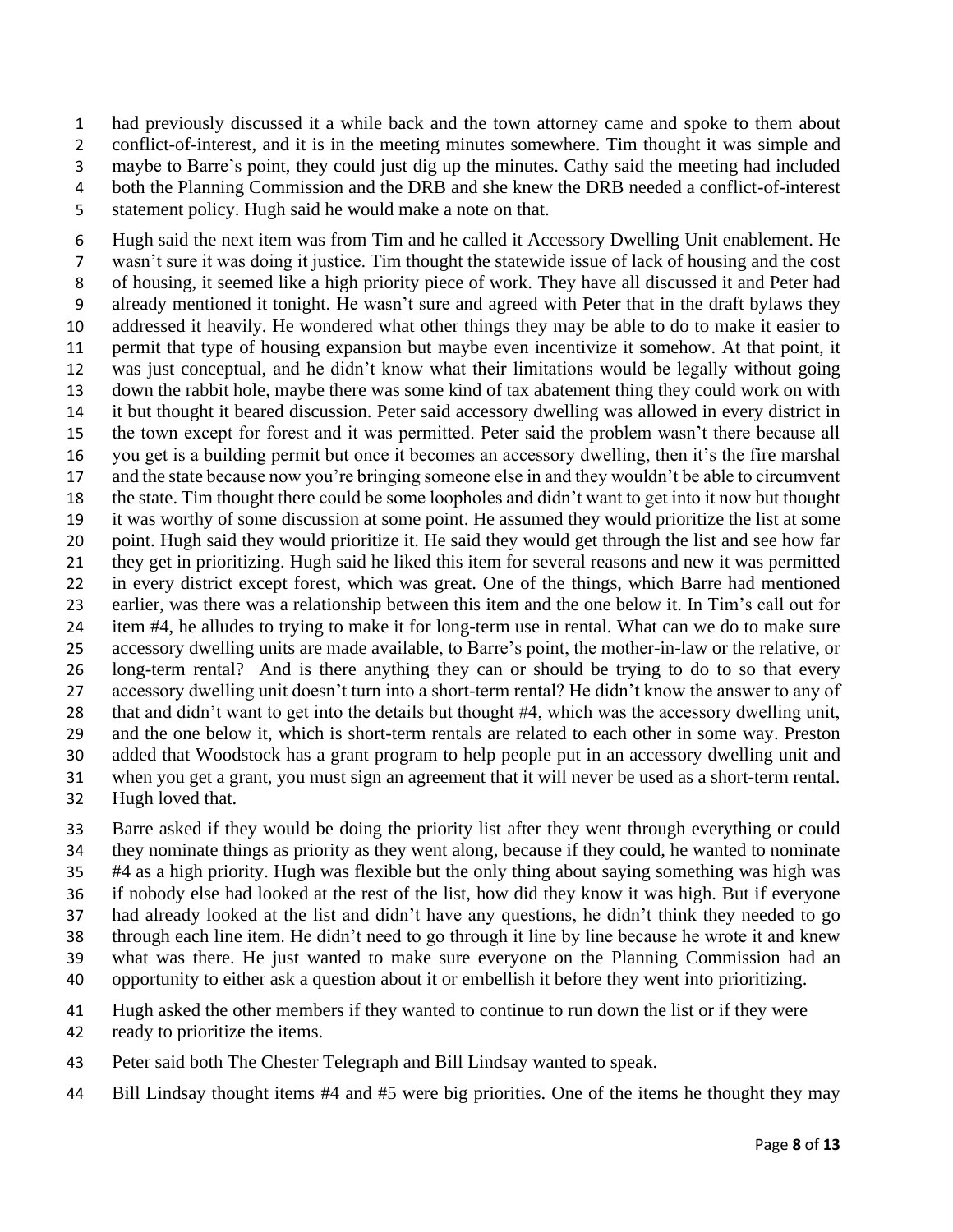- have to review were the qualifications for connecting water and sewer to prospective properties.
- At one time, a two-car garage was not able to be converted to an ADU because there was a separate
- charge for water and sewer running off the main line. He thought there may be some regulations
- they would want to check. That extra cost prohibited a lot of people from connecting. He thought
- it was a \$2,500 fee for water and the same for sewer. It was an additional cost to convert the garage
- into living space and he believed it was prohibited at one time. Peter knew Jeff was working on a
- rewrite but didn't know the status. Bill brought it up because they needed to be aware. Tim thought
- it may be a cost they could impact. Bill said additionally when people were connected to town
- water and sewer, they phased out a year and a half of inducement to get people to connect. That
- could be an inducement that would save people money. Hugh and Tim thanked Bill.
- Tim thought it would be good to touch on the items quickly. Hugh apologized in advance for cutting members off but if they started to go deep into discussion, he wasn't being rude, but needed
- to cut them off so they could get through the list.
- Hugh said he had put short-term rentals on the list. He knew there was activity in the legislature
- trying to figure out if they wanted to do something at the state level. He had put it primarily on the
- list because there was a ton of activity in many surrounding towns and all the country. He put it
- on the list because it's in the news, the media, and all the surrounding towns. It was a hot topic to
- him. Nobody else had comments regarding that item.
- Hugh said item #6, update the Unified Development Bylaws was the 800-pound gorilla. This one
- would be tightly tied to the grant awarded to Mt. Ascutney Regional Commission. If you looked
- at the related items column, there were a lot of other things on the list that are somehow related
- back to that. He thought he saw something in Tim's feedback also. He added to the list to recognize
- it was a continuation of the work that had been going on for several years to get the bylaws in
- alignment with the updated town plan. They would be able to use Jason Rasmussen and his
- organization to help them move that workstream forward. He would reach out to Jason just to chat
- about engagement and have him come to the Planning Commission to provide an outline or game
- plan of how he would want to work with them to move it forward.
- Cathy asked if Jason had a clear idea of scope and Hugh said Jason wrote the scope in response to
- the RFQ. Hugh had Jason's response which outlined the work scope into two broad categories: one around workshops and one around bylaw updates.
- Item #7 was the Cannabis Impact Assessment. Hugh put it on there because they needed to at least give it a look. Chester opted in and in all the guidance he has seen from the state about what municipalities can do, they all suggest that municipalities look at their bylaws to see if there is
- anything they need to be aware of as it relates to cannabis so that was why he put it on the list.
- Item #8, Unified Development Bylaw Administration Section he got from Peter but also remembered from a time ago that Cathy had surfaced it during a meeting around things that weren't related to a zone, specifically, but things that should be tuned up. Peter said they had talked about lowering the fee for home occupation permitting. It was just agreeing what they thought the fee should be and sending a memo to the Selectboard. Preston and Peter had talked about legacy uses and that one could be done and brought to the next meeting and that would be done. The exemptions in the subdivision regulations in the shift back and forth between Brandy, it all ends up going back up to the 800-pound gorilla. Hugh agreed. Peter said those were two quick things
- they could easily accomplish in one meeting and would clean up whatever happens on Route 11
- west for a little while and give them time there and clean up legacy uses about the town. Hugh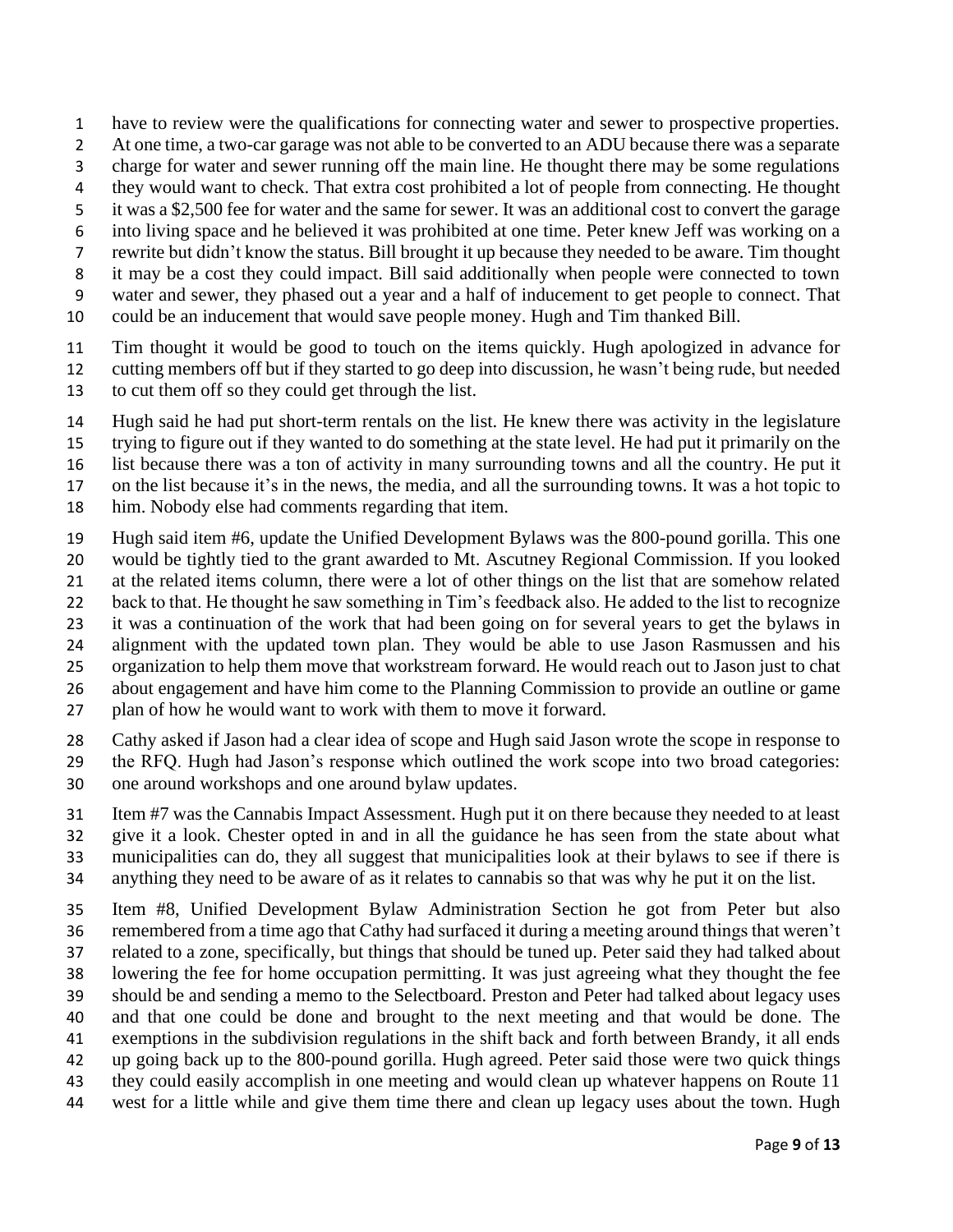asked Peter if he was volunteering to take that. Peter volunteered to take both balls and have them on the desk at the next meeting. Hugh asked if Peter was agreeing to take home occupation and legacy use. Peter said home occupations a reduced permit level for that. It was what they had talked about before. Hugh asked if he was only taking a couple of things in there. Peter said he could take the whole thing, but exemptions and minor and major subdivisions would all be in Jason's lap. Peter wanted to see what happened there, meaning they could check off two things. Hugh understood. Tim asked if they should strike exemptions and major/minor subdivisions from the item so they could complete the whole item. Cathy said it was important and shouldn't be dropped. Tim didn't mean to drop it. Peter said they would end up going through that with whatever Jason did. Tim agreed and said it would be back in when the discuss UDB and would fit there. Peter and Tim agreed. Tim was just saying to strike it from there and put it where it belongs. Peter has a good relationship with Jeff Holden, and he knew he was working on writing a reg and would be open to Peter working with him on it. Peter said he would take it and talk back and forth with Jeff. Tim asked what Peter was going to talk with Jeff about. Peter said Jeff's goal was to rewrite what is required for connections to water and sewer, as it hadn't been rewritten in years. He would discuss with Jeff the possibility of ADUs connecting to water and sewer for free or how difficult it would be to do so, and the cost associated with it. Hugh said for now, he would remove exemptions and major and minor subdivisions, so that Peter could own home occupation permitting and legacy uses because he seemed to have a handle on it. Hugh said he would likely 20 add another line item about the sewer mapping because it didn't fit in there and wasn't part of UDB administration and was a separate item. Peter said the sewer was done and when you looked 22 at the plans, whoever did them in the 60s, really had it together. They were really set for expansion, but the problem was things were worn out and need to be addressed in a timely manner.

 Cathy said Peter was talking about sewers in relationship to accessory dwellings and not mapping. Hugh agreed said the sewer mapping could probably be tied to the village, housing availability, accessory dwellings. He wasn't going to tie it to anything yet but was going to put it as an item. Peter had already spoken with Jeff and thought there was work he could do and bring information back to the Planning Commission that would be useful to them. Peter agreed. Hugh said it could be a stand-alone item and they didn't need to attach it to anything else now. He thought it could apply to a few things.

- Steve Mancuso said there was a meeting with Green Mountain Power last week and they need to
- redo the powerline down Lover's Lane and what they're going to do is come over the Pinnacle
- from the motel in the meadow and come down and swing around onto Lovers Lane and bury it
- and resurface somewhere past the ballfield. It had been in the works for a while. What is right
- underneath it is water and sewer that may need to be addressed before there's 1,000 amps running over it. It may need to be a priority. Hugh understood and thanked Steve for the update.
- 
- Hugh said the next item was brought in by Peter regarding housing availability. Peter said it could be combined with items 4 and 5 and suggested he remove it. Hugh said it made sense and he would tie it in with 4 and 5.
- 40 Barre thought they could put the exemptions and major and minor subdivisions into item #9. Hugh
- said he would figure out something out for those. He didn't want to lose them. He would remove them from #8 but wouldn't want to drop them on the floor.
- 
- The next item was the Village District. Peter, Tim, and Cathy and possibly others agreed to start thinking about things from the inside out. They had gotten the Village Green underway and maybe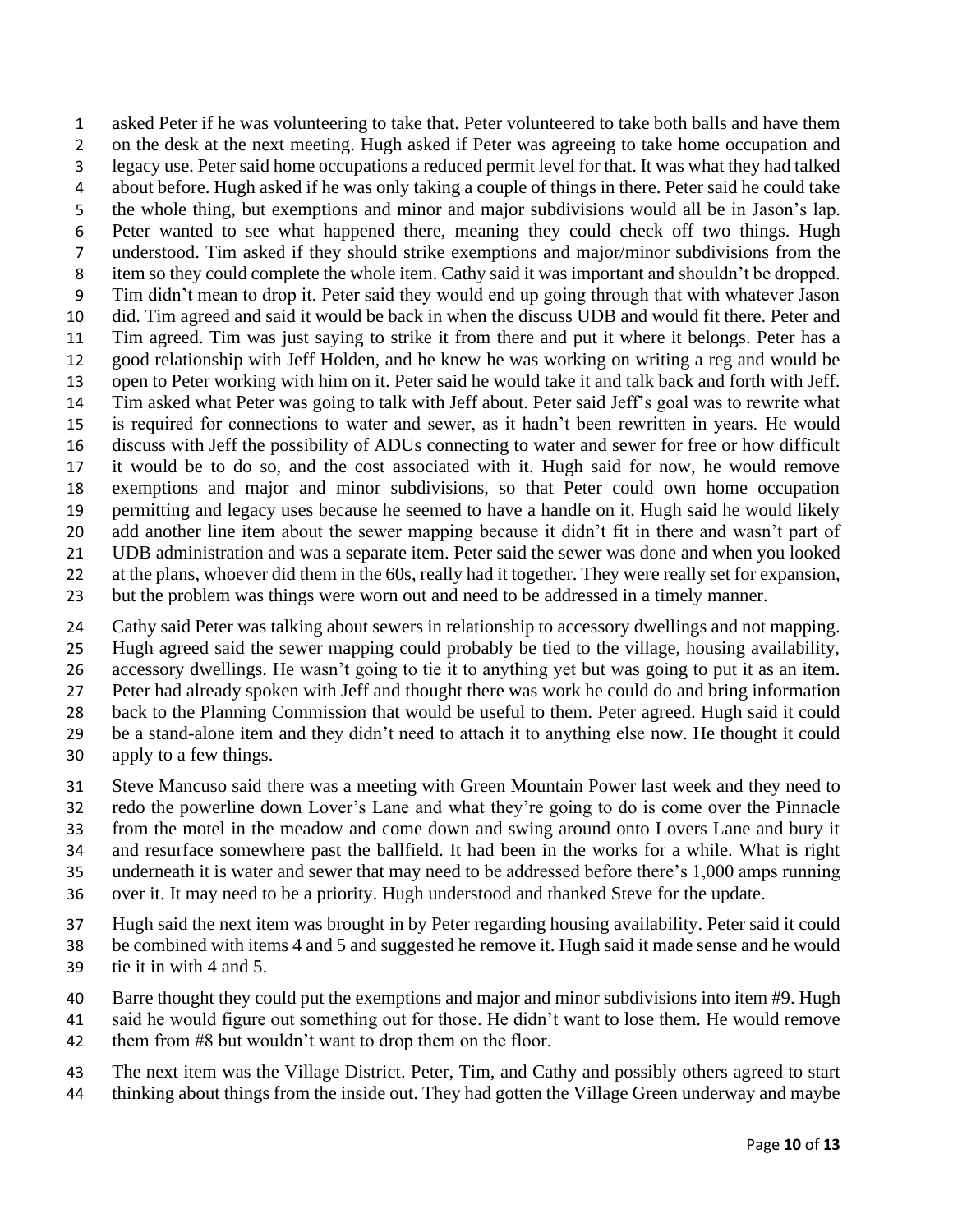- the next thing to look at was the Village District and he thought that also tied into item #13, because
- 2 they discussed it when they talked about the westward expansion and how it related to Sugar Bob's
- at the last meeting.
- Hugh asked if there was any discussion on 10. It seemed clear they should be putting some energy
- into that part of town. Tim thought it also tied in with item #11. Hugh agreed they were related.
- Hugh thought as they tackled the other districts it would be important for them to look at the future
- land use map in the town plan and see how it looks with respect to the plans they're considering
- with the district boundary maps. Hugh said you could see items #10 and #11 were linked directly
- back to item #6 because he thought Jason would have a lot of insight in the way to think about it and approach it, so he wanted to get Jason in the loop and get some dialogues going with the
- Planning Commission about how he feels it may make sense to tackle the problem and that would
- pull in #10 and #11 he was certain. While some of the items may naturally roll into item #6, he
- didn't want to drop anything for the night's meeting because everyone had provided input and
- everyone's input is important. Even if it ultimately was rolled into something else, he didn't want
- to make assumptions about that and leave something behind someone felt was important.
- Hugh asked for any comments about items #10 and #11.
- Preston said regarding #11 that Jason had commented that if they changed the zoning map enough
- that it didn't align with the future land use map, they would need to change that too. It would be
- another hearing, but Preston said they would be good at it. Preston said it was supposed to be an
- implementation of the town plan so if it went further than that, you would need to change the town
- plan. Hugh said that was something to consider.
- Item #12 was received from both Cathy and Peter separately. Hugh said he would let Cathy talk about some to see if he had captured it and to let him know what she thought. Cathy said the municipal plan manual talked about the role of the Planning Commission in reaching out across the town to all parts of town and all views of town and it was very important to bring people together. She was startled when she learned how little people understood about zoning and bylaws when she was out speaking with people and how apprehensive they were because they didn't understand it. She thought education would be an opportunity to meet people and talk with people and stop being strangers and hopefully once they understand what they're looking at, it wouldn't be so upsetting to them. She didn't think it was good for the town to have people full of apprehension about zoning. She said it was hard to get changes through if people were worried about problems that were non-existent. Peter's outlook was a little different. It was about educating the commission. As a board, they need to take simple steps. There are three levels of permits: home occupation, home business, and a real commercial permit and they all should understand the steps for each one because they are supposedly going to rewrite them. They should understand each of the necessary steps and what they currently are. He was thinking in the steps of doing it and
- listening to some of the people on the DRB that they should be able to do it jointly with them.
- Tim said one of the great things about taking on a task and teaching a topic is that you learn a lot while you're doing that. If they develop documents for the public, in the process, they would by
- default learn. Hugh said he was thinking the same thing. Hugh thought it was a great one and
- suggested Cathy own it and figure out how to break it down and make some recommendations. He
- knew one of the components was outreach in terms of being available to the community to answer
- questions but there was another element about developing some documents that not only the
- Planning Commission, but the community can use to better understand what this is all about, so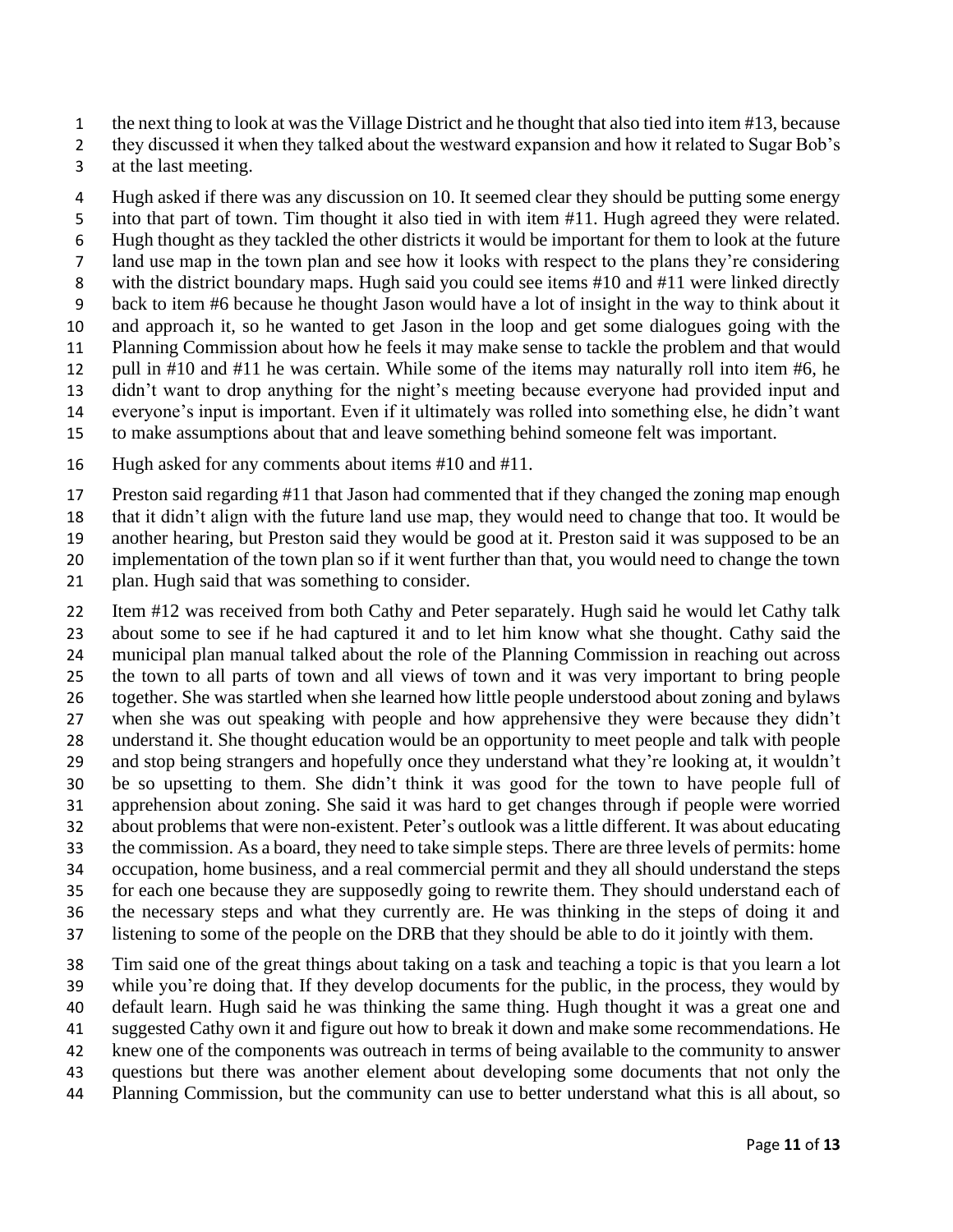they don't have to operate from a position of fear or unknown. Cathy knew the Business Coalition was looking for speakers. Hugh thought the item was clear and important.

 Hugh said the last item on the list was that it was the continuation of the discussion about the tactical and strategic options related to the last meeting where they were discussing what they could do to help enable the reuse of the Baba Louis' building. Hugh thought the item was clear and asked if anyone had questions about it. Peter said they could take care of that one if they took care of legacies. Hugh said maybe but the attorneys have the last word about whether it's good enough. Tim suggested adding something to the list, so it didn't get lost. He was a little taken aback by his lack of awareness when he saw the email they had all received that afternoon about making sure they align their UDBs and the rest of their work with the climate action plan the state has passed and is working hard to develop guidelines for. The goals in the plan are required and seem like they're hard plans. He hadn't studied it but wanted to get it on their radar. He thought they would be charged as a town to do their part to help achieve the goals in that law. Hugh had the same thought when he saw the email and thought it needed to go on the list.

 Barre asked if he wrote he communicated with Zon Eastes about the arts and culture aspect of the community and that he would be willing to speak. Hugh said he probably tried to tie it into item #2 but if he wanted a separate line item specifically related to the arts, he wasn't the one who was going to say what could and could not go on the list. When he read Barre's thing about what they could or should do with the respect to the arts, it felt to him like once they defined what the Planning Commission's mission and scope is if it were to include that, it would cover it, but maybe that wasn't what Barre meant. Barre thought it was and didn't want to step out of bounds but as much as they have the environmental people trying to influence them in their decisions, the arts and culture people are doing a similar thing and they are coming with money available too. There is another meeting this month. Barre felt that since he has been in town, they have missed out on a lot of these opportunities because nobody has brought them into the light. He thought Chester lacked compared to other communities and they have opportunities and thought it should be a separate item. Hugh was agreeable to it being a separate line item related to arts and culture.

 He thought their scope could be broad. They are only five people and have a limited number of resources but would ultimately set some priorities. Not all work happens at the same time. Some things get hot, and they will need to work on them but then they will cool off because they are waiting for something, and they can pick something else up. He wanted it to be a scenario where there is important work and people have passion about that work and it's within the scope of responsibilities for the Planning Commission, he didn't know why they wouldn't do that work. Ultimately, they will do the higher priority work before the lower priority work but as everyone knows, there's more than one person on the Planning Commission and if the high priority work is in a holding pattern for some reason and you have another work stream assigned to you, they can work on more than one thing at a time. Barre mentioned the Fall Festival committee which is arts and culture related and Julie Hance is good at getting grant money. He thought one thing that might be interesting for Chester is a band shell. If they have money for these sorts of things and they have someone like Zon come and speak about what's available and it gets Julie to write a grant and the next thing they have a band shell and they've brought it into the light, he thought it would be something good for them to do. Hugh didn't disagree with that. He asked if anyone else had feedback and Tim said it sounded good to him.

 Hugh thought if they wanted to do some quick prioritization in 3 minutes, he was okay with that. If they wanted to defer prioritizing until the next meeting, he was okay with that. The only thing